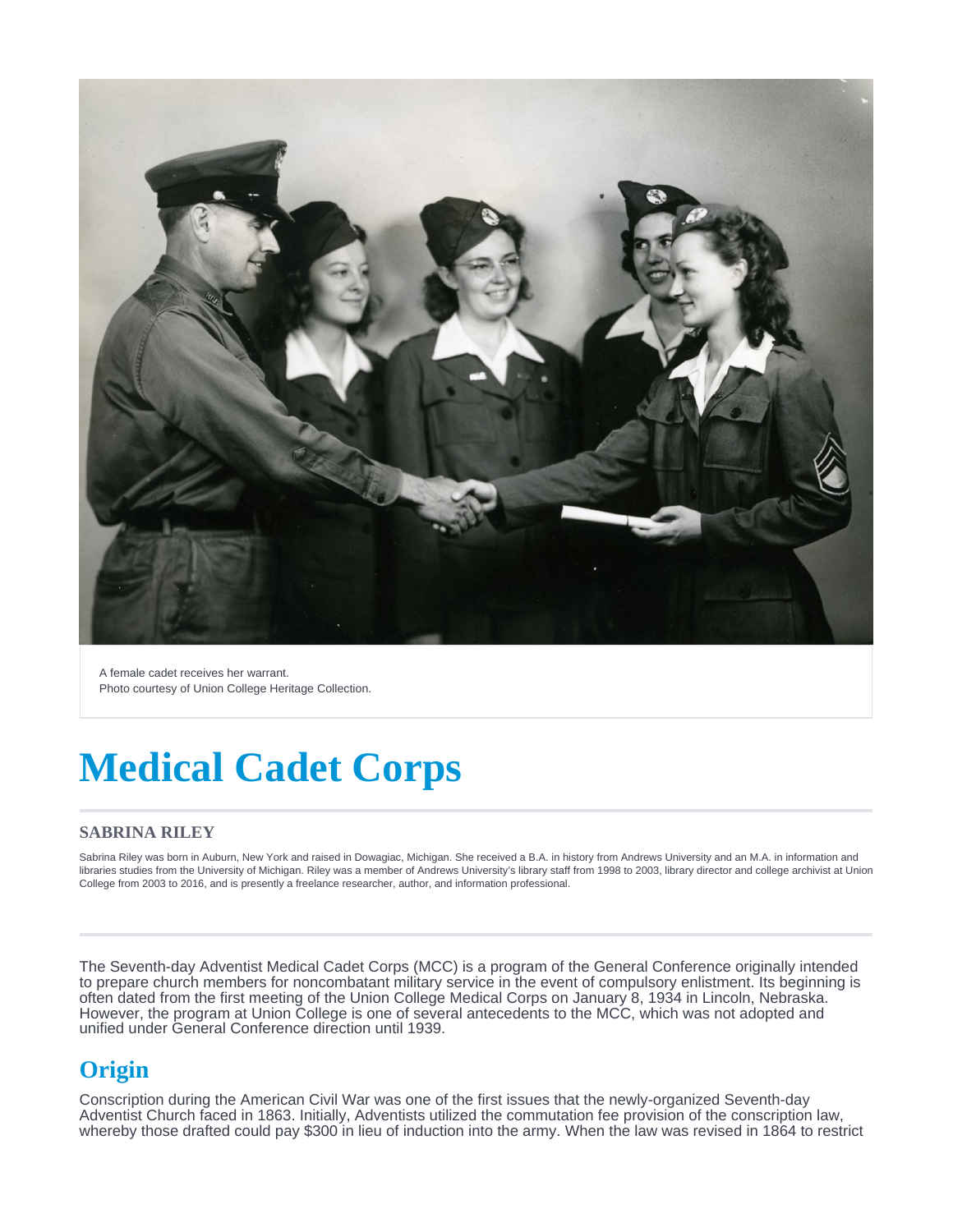<span id="page-1-0"></span>this provision to members of recognized pacifist churches, Adventist leaders quickly and successfully sought recognition for the denomination's conscientious objector status. At that time, the church's foundational principle was established: Adventists were encouraged not to voluntarily enlist, but when drafted seek noncombatant service. However, the position declared by church leadership did not mean uniformity of practice among the membership! It is estimated that about [2](#page-4-0)00 Adventists served in the Union Army during the Civil War?

World War I was the first armed conflict to involve a large number of Seventh-day Adventists. In the United States, conscription law allowed for conscientious objectors (COs), but popular opinion against COs led to harassment, particularly from non-commissioned officers and other soldiers. While members of historic peace churches and socialists were disciplined for refusal to bear arms, Adventists were also punished for refusal to obey orders on Sabbath. The number of Adventists who served in the military during World War I is unknown, but the estimated number of soldiers who were court-martialed ranges from 1[6](#page-4-0)2 to 186 and even more were disciplined. In 1936, Francis Wilcox McClellan reported that thirty-five Adventists were serving sentences in the United States Disciplinary Barracks at Fort Leavenworth, Kansas at the end of 1918[.](#page-4-0) However, a Mennonite minister, Jacob D. Miniger, who was a frequent visitor to the COs at Leavenworth and a careful observer of their experience, recorded only fourteen Adventists in his personal records.<sup>5</sup> Further research is needed in order to reconcile this discrepancy.

The General Conference did not leave Adventist soldiers completely unsupported, but its support was reactive rather than proactive. By the time that support became sufficiently organized to make a significant difference, the war was coming to an end. Several programs investigated or initiated during World War I also played important roles in the later development and administration of the MCC. The War Service Commission, established in the summer of 1918, coordinated outreach to Adventist soldiers through the distribution of literature, camp pastor visitations, and government advocacy. In the autumn of 1918 the Institute for War-Time Nursing opened with a mission to train Adventist soldiers for humanitarian service, but the war ended before the completion of the first term. More controversial was the request from the College of Medical Evangelists (now Loma Linda University) to host a Student Army Training Corps (SATC)–a program of the United States Army under which students could continue their college studies while training for the army. The SATC was considered by the GC, but rejected because in order to participate, students had to volunteer for the program (and, by implication, for military service) and the United States government would not guarantee participants noncombatant positions when they later joined the army.<sup>[6](#page-4-0)</sup>

In the post-World War I years the publication of veterans' stories made apparent the need for a better response to war in the future. A group of Adventist World War I veterans met in Denver, Colorado in the late 1920s to discuss what might be done. Students at Walla Walla College formalized their concerns in 1930 in a letter sent to the General Conference Committee, but it barely created a ripple. At Emmanuel Missionary College (now Andrews University) in 1927-1928 Lewis S. Williams made a more concerted effort to introduce practical military training to Adventist students. Williams created a physical education course that included elements of military basic training, but Williams's ideas were deemed too militaristic and the class was discontinued after one year?

Everett N. Dick and other World War I veterans on the faculty at Union College were aware of these prior efforts when, in the autumn of 1933, they proposed that the GC create a pre-induction training program to prepare young Adventist men for military service. One member, Alvin Walter Johnson, had even volunteered in the Student Army Training Corps at the University of Minnesota. Their proposal was presented to the GC Young People's Missionary Volunteer (MV) department leaders by college president, Milian L. Andreasen, at the Autumn Council in Battle Creek. As with the letter from Walla Walla College students three years earlier, the response was neutral. But Andreasen liked the idea. Upon his return to Union College in late October, the concept was presented to the entire college faculty who voted to form a committee to further investigate how such a program should be designed and implemented.<sup>[8](#page-4-0)</sup>

The Union College Medical Corps Committee members included Everett N. Dick, chairman, Frank H. Yost, Guy W. Habenicht, Guy C. Jorgensen, and Alvin W. Johnson. One of the first steps taken by the committee was to consult with the senior medical training officer of the Nebraska Army National Guard, Major Emil Burgher. At Burgher's suggestion, a curriculum combining elements of military basic training and battlefield first aid was created. This set a precedent for consulting with the Army Medical Corps on a regular basis to ensure that the MCC curriculum stayed consistent with army needs.[9](#page-4-0)

The Union College Medical Corps proved popular with Union College students. Other Adventist college campuses quickly took note and Washington Missionary College under Willard P. McNeill's leadership began its own medical corps similar to that of Union College. Meanwhile, on the west coast at White Memorial Hospital, Dr. Cyril Courville, a major in the Army Reserves, was assigned to the 47<sup>th</sup> General Hospital–an Army Reserve unit sponsored by the White Memorial Hospital. Courville soon expanded his training program to include military training for college and academy students in the Pacific Union. Courville's program differed from the Union College Medical Corps in that it was affiliated with an official Army Reserve hospital.<sup>[10](#page-4-0)</sup>

## **Organization**

By the time of the Autumn Council in 1939, hostilities had begun in Europe and Asia. The popularity of the medical corps programs at Union College, the College of Medical Evangelists, and Washington Missionary College created a de facto framework on which the GC could easily establish a national program. As a result, the Medical Cadet Corps Council (MCC Council) was created in 1939, and a name and curriculum were adopted. The curriculum, which included military, medical, and moral instruction, remained very similar to that of Union College and Washington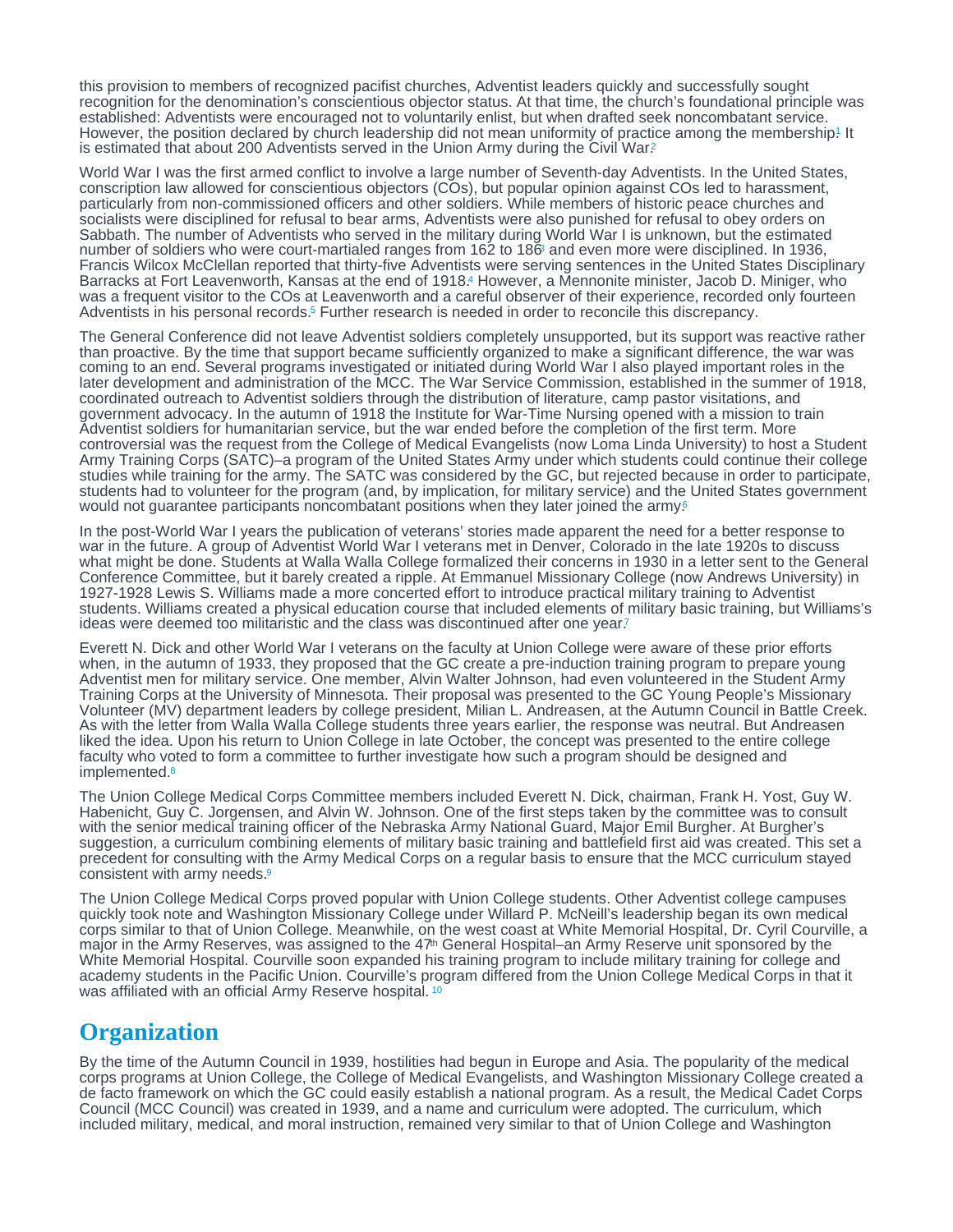<span id="page-2-0"></span>Missionary College and modeled military protocol, including a system of rank and officer commissions. Rank and commission were internal to the MCC program and carried no recognition in the army. The official name, Seventh-day Adventist Medical Cadet Corps, reflected the influence of the program from the College of Medical Evangelists, but raised hackles among protocol perfectionists. Strictly speaking, only trainees preparing to become officers should be called cadets–appropriate for CME medical students. But the primary purpose of the MCC was to train enlisted soldiers, so the title was a misuse of the word cadet. Regardless, the name stuck.<sup>[11](#page-4-0)</sup>

As with the War Service Commission, a thorough study of the MCC Council in the Seventh-day Adventist Yearbook and the GC Minutes reveals a convoluted story of committee structuring, naming, restructuring, and renaming over three decades. Despite numerous changes, at heart MCC administration remained multilevel and cross-departmental. At the top, the War Service Commission took leadership in setting policy, coordinating schedules for national camps, and funding salary and travel for the national directors of MCC training. The War Service Commission worked closely with the MV Department to recruit cadets. At the union and local conference levels, War Service and MV secretaries were often the same individuals. However, the bulk of responsibility rested with academies and colleges who provided and financed instructors for MCC courses (usually offered for physical education credit) and training camps. [12](#page-4-0)

During World War II the General Conference initially divided responsibility for MCC training and promotion among Floyd G. Ashbaugh in the Pacific and North Pacific Unions, Everett N. Dick in the Northern, Central, Southwestern, and Lake Unions, and Chris P. Sorensen in the East Coast unions. Of the three, Dick was the only one whose attention was not divided by other responsibilities. In March of 1941, he was made the sole director of training across the nation. When the MCC was reactivated in 1950, Dick continued as director of training, holding this position until 1958 when he was replaced by one of his protégés, Clark Smith. Smith remained in this role until the final national training camp was held in 1971.[13](#page-5-0)

## **History**

During the 1940s, the individual MCC courses on each American college and academy campus were the core components of the program. It was the task of the regional directors to train teachers and help them set up MCC units on their campuses. While the goal was the same across campuses and conferences, in practice there was a great deal of variation in instruction, training manuals, and local traditions. In regions where there was enough interest, a few Women's Medical Cadette Corps were established. Each campus also adopted its own uniform–none of them khaki as this cloth was restricted for army use during the war.<sup>14</sup> A common insignia was adopted for use by all MCC units. It consisted of a round white patch with a caduceus and the letters "SDA MCC" embroidered in maroon.

In October of 1940, fourteen months before the United States entered World War II, the Lake Union Conference invited Everett Dick to direct a two-week MCC camp at Grand Ledge, Michigan where 230 cadets trained. Each Sunday of the camp an additional 330 trainees from all over the Lake Union arrived for a day of drilling. These Sunday drills were the largest MCC events ever held. This camp also foreshadowed the popular Camp Doss of the 1950s that would be held in the same location.[15](#page-5-0)

In early 1941, with the aid of the War Service Commission, Dick sought an opportunity for military training in one of the Army's civilian programs. In the autumn of 1941 Everett N. Dick, Orason L. Brinker, Chris P. Sorensen, and Cyril B. Courville were invited to attend the first Civilian Orientation Course at Fort Leavenworth, Kansas held November 10-December 6, 1941. The course was "designed to give the civilian students an appreciation of the missions and roles of the Army, the organization and capabilities of Army forces, the functioning of the [general] staff sections, logistics and supply considerations, security measures, and mobilization problems." Most invitees were prominent businessmen expected to negotiate army contracts during the war.[16](#page-5-0)

Following the end of World War II a few campuses kept the MCC active without GC sanction or supervision. Reactivating the MCC was proposed as early as March 1948, but no action was taken until 1950 when the prospect of American intervention in Korea led Carlyle B. Haynes, secretary of the War Service Commission, to recommend a revival of the MCC.[17](#page-5-0)

The MCC of the 1950s and 1960s was very different from that of the 1930s and 1940s. Whereas the MCC had previously been comprised of many locally organized MCC units loosely affiliated across the United States, the revived MCC was an international professionally administered, standardized, and unified training program. Everett Dick became the sole director of training with the MCC rank of colonel. The new standardization was introduced at the first national training camp–Camp Carlyle B. Haynes, named in honor of the War Service Commission secretary–held at a former Works Progress Administration project site in Beulah, Colorado presently named Pueblo Mountain Park. This camp was intended to prepare MCC instructors, and those who passed the training were issued MCC officer commissions. Other innovations included a single training manual and a standard uniform to be adopted by every MCC unit in the United States. The 1950s also saw the MCC take on an additional mission of preparing cadets to take leading roles in local community civil defense drills.[18](#page-5-0)

These changes were significant. With the GC's vote on July 10, 1950, all prior officer commissions–a requirement for teaching MCC courses–were revoked. Anyone wishing to teach MCC courses needed to take the revised training at an annual national camp. The common uniform made the MCC publicly recognizable and facilitated regularity at the national camps. The new training manual was validated by the Office of the Surgeon General Department of the Army, ensuring that it was current and that the training received by cadets met the standards of the U.S. Army Medical Corps. Finally, because all officers/instructors were required to receive training at the national summer camp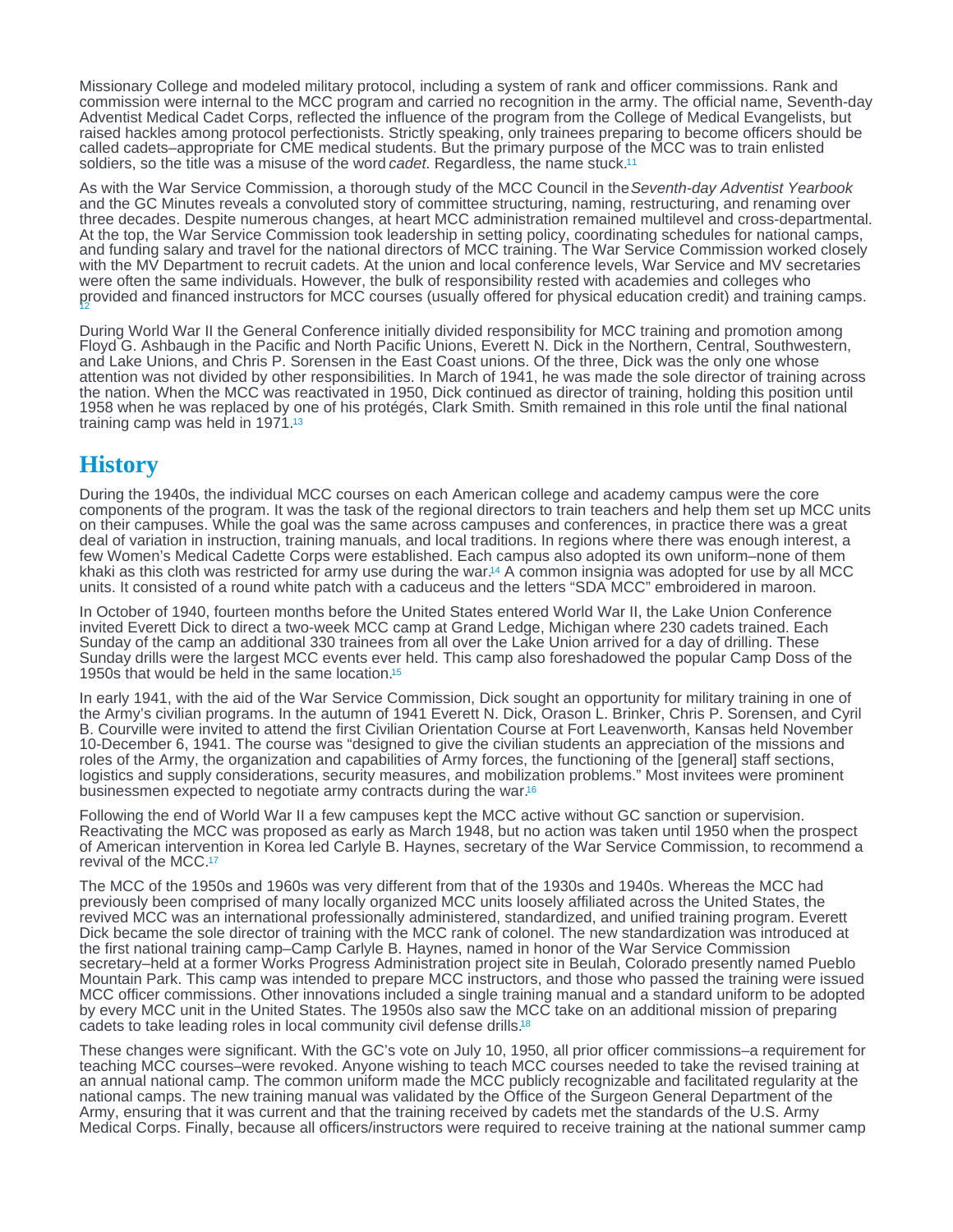<span id="page-3-0"></span>programs, inconsistencies in training were eliminated. This requirement also ensured that the annual camps became the core of the MCC program.[19](#page-5-0)

Camp Haynes in Colorado was held only once. In 1951, the national camp was named after Desmond T. Doss and held on the Michigan Conference camp meeting grounds in Grand Ledge, Michigan. In 1952, the NAD recommended to the Autumn Council that annual camps be held in the United States and Canada for as long as the military situation demanded, thus making Camp Doss an annual event. Camp Doss was held every year from 1951 to 1963 on the Michigan Conference camp meeting grounds at Grand Ledge, Michigan, except for 1962 when Camp Doss was held at Gladstone, Oregon. Although the national MCC training camps continued until 1971, the mid-1960s saw declining interest in the MCC. In 1964 and 1969 Camp Doss was canceled for lack of sufficient registrations, and no camp was advertised in 1965. When held, the national camp during these final years alternated between Grand Ledge, Michigan and west coast locations in either Gladstone, Oregon or Soquel, California.<sup>[20](#page-5-0)</sup>

Each national camp followed a predictable pattern. They were held in the summer and scheduled for ten-fourteen days. Training was divided into two tracks, one for officers who would then become instructors, and one for cadets destined for induction into the United States Army Medical Corps. The camp culminated in a grand review during which senior officers from the Office of the Surgeon General Department of the Army inspected the cadets. Conference leaders, government officials, members of the press, and the general public were also invited. Desmond Doss, the Adventist war hero and Congressional Medal of Honor recipient after whom the camp was named, was also often a guest.[21](#page-5-0)

In 1951 the GC appropriated \$1,000 for MCC camps in Europe[.](#page-5-0)<sup>22</sup> Although it appears a camp was never held there, the MCC was very strong in other regions of the world. Canada held its first MCC training camp in February of 1951. By late 1952, there was strong interest from East Asia. Consequently, Dick spent the first four months of 1953 visiting Japan, Korea, Taiwan, and the Philippines. He made additional visits to East Asia in 1955 and 1957 with an itinerary expanded to include Hong Kong, Singapore, and Indonesia. The MCC was also successful in the Inter-American and South American Divisions, as well as parts of the Middle East.<sup>[23](#page-5-0)</sup>

By the late 1950s the MCC had passed its zenith. In addition to the national Camp Doss held most years, union conference camps remained active into the 1960s. However, though academy and college campuses still listed the MCC in their catalogs and bulletins, few if any were teaching the course. In some ways the MCC was a victim of its own success. After World War II and the Korean conflict, Adventists were widely recognized and respected for both their noncombatancy and their medical service. The army was regularly placing Adventists in the Medical Corps whether or not they confirmed MCC training, making Adventists consider the MCC less important. Growing disillusionment with the war in Vietnam among Americans and a revived pacifist movement within the Adventist Church also contributed to the declining popularity of the MCC.[24](#page-5-0)

No official action was ever taken to close the MCC program. In 1973 the MCC Committee was still standing when Theodore Carcich replaced W. J. Hackett as chairman. However, with the end of the draft in the United States that same year, the program apparently ceased. However, the MCC remained active as a local program in several regions of the world including the Philippines and Puerto Rico. In the latter, it remained active as of 2018 in affiliation with Adventist Community Services.

In 1994 the Youth Ministries Department proposed the creation of an Adventist Youth Service Corps Board that, among other members, should include an MCC representative, noting that the MCC was important in locations where there were significant numbers of immigrants from countries where the MCC was active. On the east coast of the United States local congregations made up of immigrants from Puerto Rico had kept the name alive. As of 2018, the Adventist Chaplaincy Ministry was working to revive the MCC as a tool for preparing Adventists for military service<sup>[25](#page-5-0)</sup>

## Role and Place in the World Church and Its Mission

The MCC played an important role during a difficult and unique time in history, allowing Seventh-day Adventists to serve their respective home countries with honor by offering life-saving humanitarian aid in compliance with Christian principles. For the first time, the General Conference became proactive instead of reactive in protecting the interests of its conscientious-objector members. The claim has been made that fewer Adventists suffered court-martial during World War II than during World War I. While this is entirely probable, it is a difficult claim to prove, given the restrictions on research in the court martial records in the United States National Records and Archives Administration. Likewise, the number of Adventists who benefited from MCC training and who served in the armed forces is unknown, but can be conservatively estimated in the tens of thousands.<sup>[26](#page-5-0)</sup>

#### Lists

Official Name: Seventh-day Adventist Medical Cadet Corps (1939-)

Directors of Cadet Training: E. N. Dick (1940-1941–central United States), C. P. Sorensen (1940-1941–eastern United States), F. L. Ashbaugh (1940-1941–Pacific Union), E. N. Dick (1941-1942; 1951-1958), no GC-appointed director (1943- 1950), Clark Smith (1958-1973; continued working with the National Service Organization until 1980.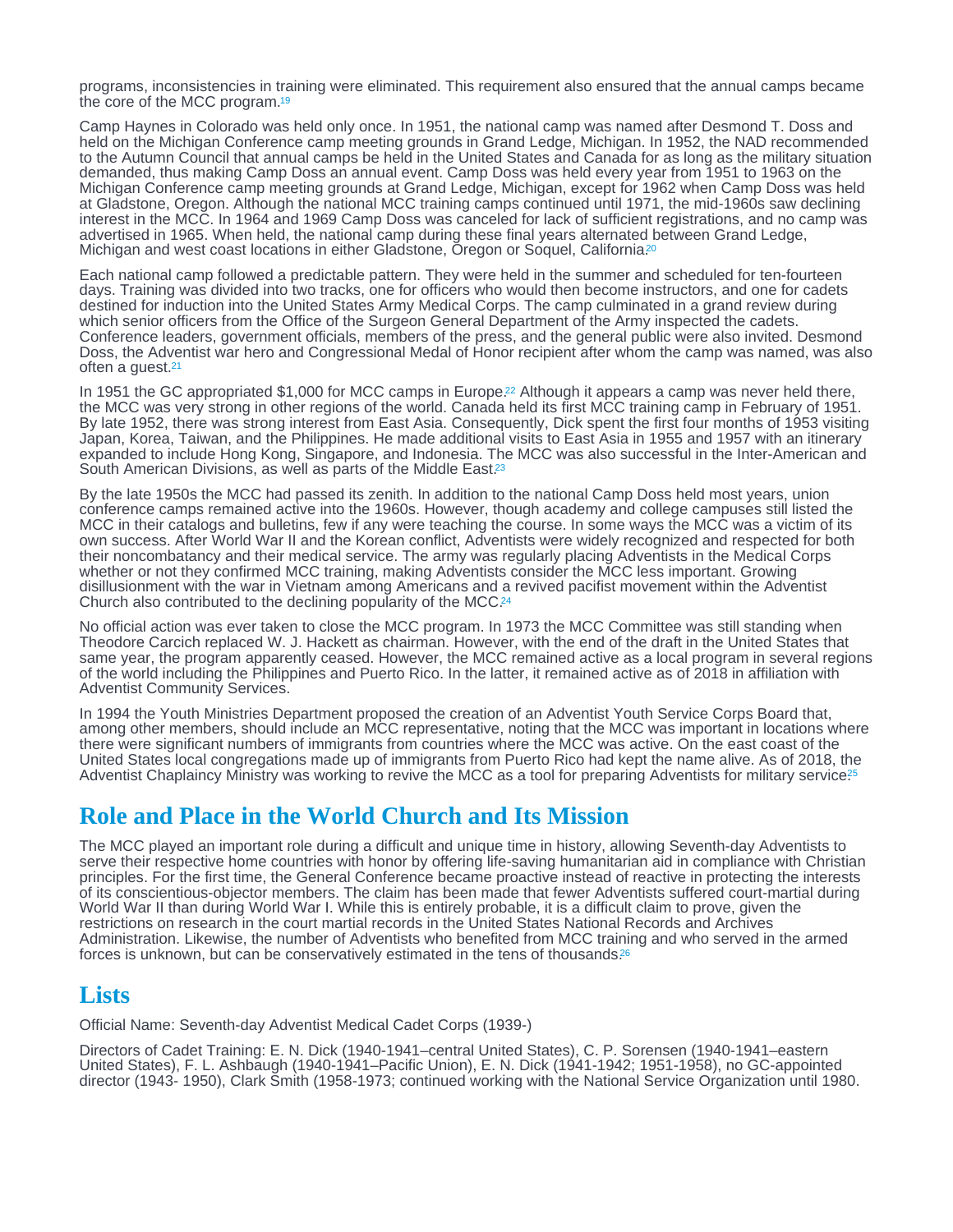#### <span id="page-4-0"></span>**SOURCES**

Bartel-Wagner, Deena. "Medical Cadet Corps to be Revitalized." Accessed May 10, 2018. [https://news.adventist.org/en/all-news/news/go/2018-05-09/medical-cadet-corps-to-be-revitalized/.](https://news.adventist.org/en/all-news/news/go/2018-05-09/medical-cadet-corps-to-be-revitalized/)

Berg, Thomas Harold. "The Seventh-Day Adventist Medical Cadet Corps, 1934-1945: Reconciling War, Conscience, and Noncombatancy." MA thesis, University of Nebraska, 1990.

Burton, Kevin. "Situating Views on Military Service: Seventh-day Adventist Soldiers and the Church's Political Rhetoric During the Civil War." Paper, Situating Adventist History Conference of the Association of Seventh-day Adventist Historians, Silver Spring, MD, January 8, 2018.

Davis, Roger Guion. "Conscientious Cooperators: The Seventh-day Adventists and Military Service, 1860-1945." PhD diss., George Washington University, 1970.

Dick, Everett N. "The Adventist Medical Cadet Corps: As Seen by its Founder." Adventist Heritage 1, no. 2 (July 1974): 18–27.

General Conference Committee Minutes. General Conference Office of Archives, Statistics, and Research, Silver Spring, MD.

Johnson, David Eugene. "The United States Army Command and General Staff School During World War II: Transition to Necessity." Master of Military Art and Science thesis, U.S. Army Command and General Staff College, 1985.

Medical Cadet Corps Collection. Heritage Room. Union College Library, Lincoln, NE.

Mininger, Jacob D. Additions and Revisions for List of Religious C.O.s imprisoned at U.S.D.B. Mennonite Church USA Archives, Goshen, IN.

North American Division Committee Minutes. General Conference Office of Archives, Statistics, and Research, Silver Spring, MD.

Seventh-day Adventist Yearbook. Washington, DC: Review and Herald Publishing Association, 1940-1971.

Wilcox, Francis McLellan. Seventh-day Adventist in Time of War. Washington, DC: Review and Herald Publishing Association, 1936.

#### **NOTES**

- 1. Richard W. Schwarz, Light Bearers: A History of the Seventh-day Adventist Church (Nampa, ID: Pacific Press Pub. Assn., 2000), 96-98.[?](#page-1-0)
- .<br>"Kevin Burton, "Situating Views on Military Service: Seventh-day Adventist Soldiers and the Church's Political Rhetoric During the Civil War"<br>2018). (paper, Situating Adventist History Conference of the Association of Se
- 3.<br>Thomas Berg, "The Seventh-day Adventist Medical Cadet Corps, 1934-1945: Reconciling War, Conscience, and Noncombatancy" (MA thesis,<br>University of Nebraska, 1990), 19; Roger Davis, "Conscientious Cooperators: The Seventh
- 4. Francis McLellan Wilcox, Seventh-day Adventist in Time of War (Washington, DC: Review and Herald Pub. Assn., 1936), 151[.?](#page-1-0)
- 5. Jacob D. Mininger, "Additions and Revisions for List of Religious C.O.s Imprisoned at U.S.D.B.," Mennonite Church USA Archives, Goshen, IN.[?](#page-1-0)

6. General Conference Committee Minutes, 1917-1918, General Conference Office of Archives, Statistics, and Research, Silver Spring, MD[.?](#page-1-0)

7. Berg, 20-22; Everett N. Dick, audio recorded memoir provided by his daughter, Lorle Dick Stacey, n.d[.?](#page-1-0)

- 8. Everett N. Dick, Open Letter to Elder H. T. Elliott and Professor W. E. Nelson, Medical Cadet Corps, October 21, 1935, Collection Heritage Room, Union College Library, Lincoln, NE.[?](#page-1-0)
- 9. Ibid[.?](#page-1-0)

10. Berg, 36-40[.?](#page-1-0)

- 11. Dick, Open Letter[;?](#page-2-0)
- 12. General Conference Committee Minutes, 1939-1971; Seventh-day Adventist Yearbook (Washington, DC: Review and Herald Pub. Assn., 1940- 1972)[.?](#page-2-0)